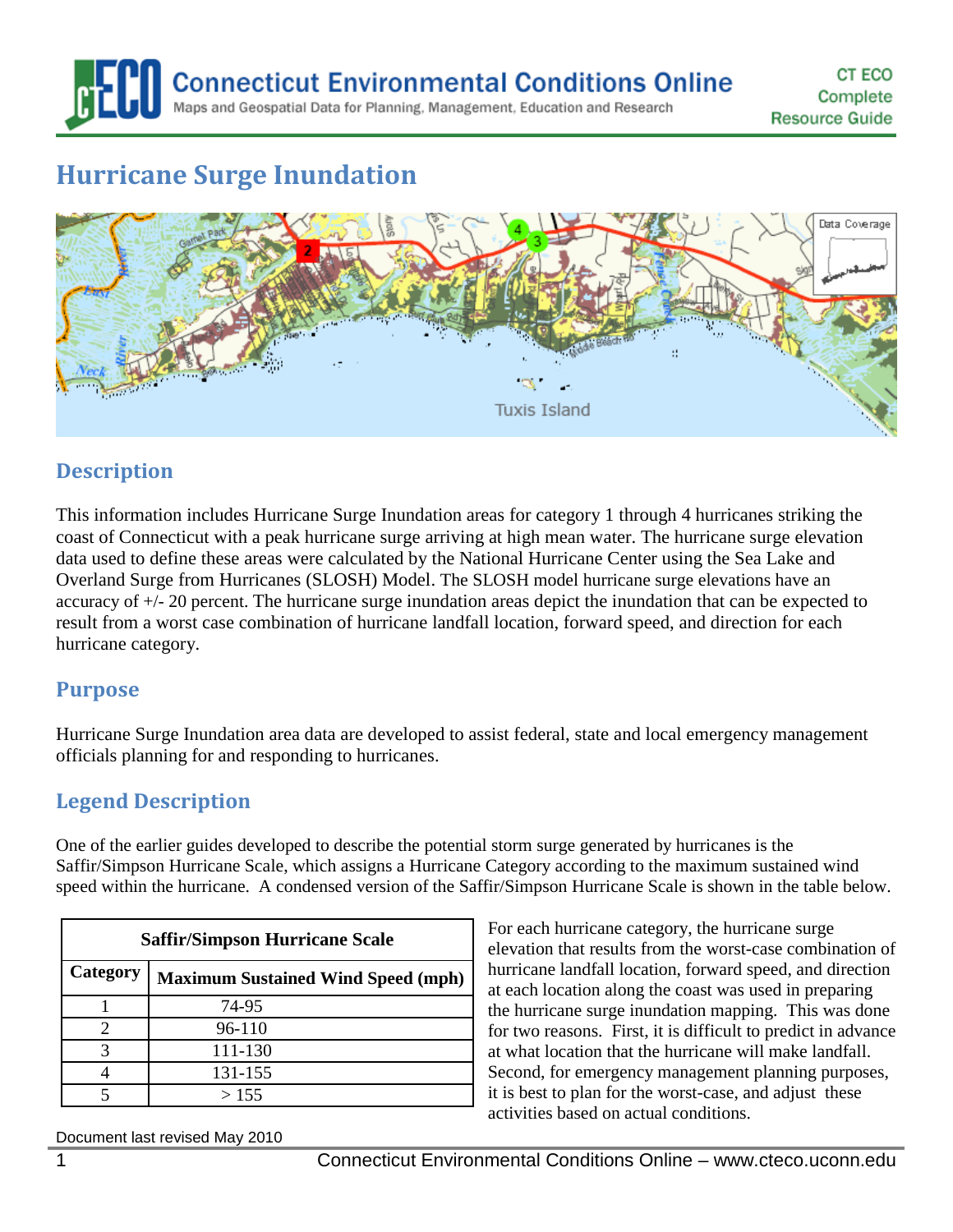Therefore hurricane surge inundation areas depict the inundation that can be expected to result from a worst case combination of hurricane landfall location, forward speed, and direction for each hurricane category; and assumed peak hurricane surge arriving at mean high water.

#### **Hurricane Surge Inundation Areas**

| <b>Category 1</b>                                                                                                                                                                                                                                                  |
|--------------------------------------------------------------------------------------------------------------------------------------------------------------------------------------------------------------------------------------------------------------------|
| Area inundated by a hurricane category 1 storm. A hurricane category 1 storm<br>has a maximum sustained wind speed of 74-95 mph.                                                                                                                                   |
| <b>Category 2</b>                                                                                                                                                                                                                                                  |
| Area inundated by a hurricane category 2 storm, which would also include. A<br>hurricane category 2 storm would inundate this area and the category 1 areas<br>shown on the map. A hurricane category 2 storm has a maximum sustained wind<br>speed of 96-110 mph. |
| Category 3                                                                                                                                                                                                                                                         |
| Area inundated by a hurricane category 3 storm. A hurricane category 3 storm<br>would inundate this area and the category 1 and 2 areas shown on the map. A<br>hurricane category 3 storm has a maximum sustained wind speed of 111-130<br>mph.                    |
| <b>Category 4</b>                                                                                                                                                                                                                                                  |
| Area inundated by a hurricane category 4 storm. A hurricane category 4 storm<br>would inundate this area and the category 1, 2, and 3 areas shown on the map. A<br>hurricane category 4 storm has a has a maximum sustained wind speed of 131-<br>155 mph.         |

# **Use Limitations**

The Sea, Lake, and Overland Surges from Hurricanes (SLOSH) model was developed by the National Weather Service to calculate potential surge heights from hurricanes. The SLOSH models for Connecticut were run by the Storm Surge Group, National Hurricane Center, National Centers for Environmental Prediction, National Oceanic and Atmospheric Administration, Miami Florida. The SLOSH model calculates the hurricane surge elevation that would result from over 500 combinations of hurricane category, landfall location, forward speed, and direction. Hurricane surge elevations were determined by the National Hurricane Center using the NY2 and PVD SLOSH model basins, and assumed peak hurricane surge arriving at mean high water.

Document last revised May 2010 Users should recognize that there are accuracy limitations inherent to each of the data sources used to create maps that depict the hurricane surge inundation areas. The SLOSH model hurricane surge elevations have an accuracy of  $+/- 20$  percent. The vertical accuracy of all LiDAR elevation data is approximately  $+/- 1$  foot, and the horizontal accuracy is approximately +/- 3 feet. When displayed in the background for reference, the river, stream, lake and pond features included in the hydrography data from the Connecticut Department of Energy and Environmental Protection are only suitable for mapping at scales not more detailed than 1:24,000 scale (1 inch = 2,000 ft). The horizontal (positional) accuracy of the shoreline shown for hydrography features is less accurate than the horizontal accuracy of the LiDAR elevation data used to generate hurricane surge inundation areas so discrepancies exist when these are both shown together on a map. Also, similar discrepancies can be expected to occur even between more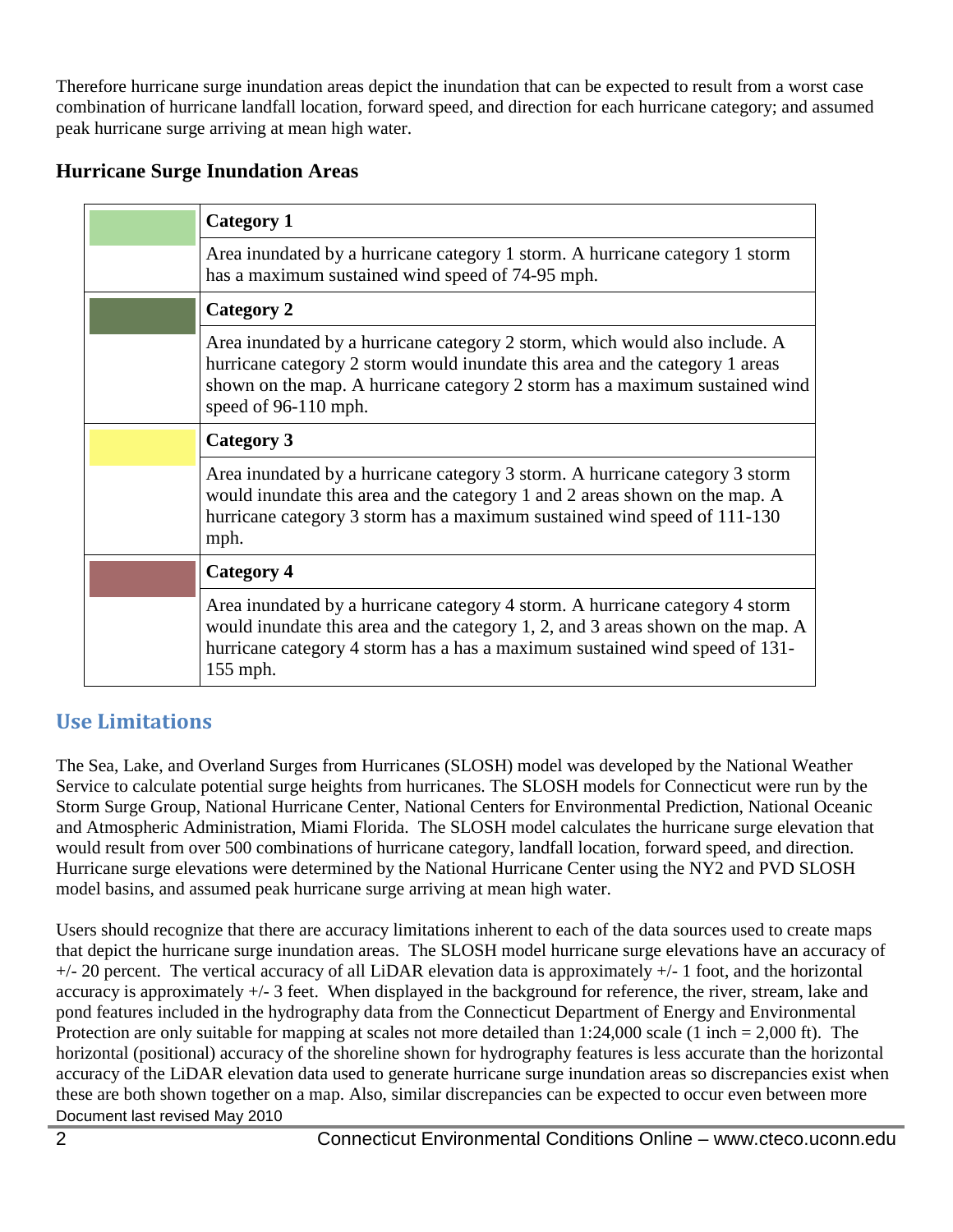horizontally accurate street and orthophotography data and the hurricane surge inundation areas.

Therefore, the maps should be used as a general guide, rather than an absolute representation, as to which areas can expect to be inundated (flooded) by worst-case hurricane storm surge for a particular hurricane category. In addition, users should note that there may be areas that are not shown to be inundated by hurricane surge, but are in fact surrounded by hurricane surge. Those areas may become isolated by hurricane surge.

# **Related Information**

Hurricane Evacuation Study funds are provided by the Federal Emergency Management Agency, the U.S. Army Corps of Engineers and the States. Local community officials and agencies provide valuable data and coordination throughout the study at their own expense.

The Authority for the U.S. Army Corps of Engineers' participation in this study is Section 206 of the Flood Control Act of 1960 (Public Law 86-645). The Federal Emergency Management Agency's participation is authorized by the Disaster Relief Act of 1974 (Public Law 93-288). These laws authorize the allocation of resources for planning activities related to hurricane preparedness.

# **Data Collection Date**

The hurricane surge inundation area data was published by the U.S. Army Corps of Engineers in June, 2008.

The primary ground elevation data source was LiDAR data created by Terrapoint LLC for the Federal Emergency Management Agency. That data was supplemented where needed by ground surface LiDAR data created by Terrapoint LLC for the State of Connecticut. LiDAR data for coastal Connecticut except for the Connecticut River valley was collected December 16-18, 2006 by Terrapoint LLC for FEMA. It was collected in leaf-off conditions at low tide. LiDAR data for the Connecticut River Valley was collected from May 8, 2004 through June 16, 2004 by Spectrum Mapping under contract to ENSR International for FEMA. Statewide LiDAR coverage was collected in April, 2000 by TerraPoint for the State of Connecticut.

# **Status**

Complete, no updates planned.

# **Map Scale**

See Use Limitations section above.

# **Contact**

[Paul Morelli,](mailto:Paul.D.Morelli@usac.army.gov) GIS Analyst, U.S. Army Corps of Engineers, 696 Virginia Road, Concord, Massachusetts 01742, USA. Phone: 978-318-8039.

# **Additional Documentation**

[Hurricane Surge Inundation](http://www.cteco.uconn.edu/guides/CT_Hurricane_Surge_Inuncation.htm) – CT ECO Basic Data Guide

Document last revised May 2010